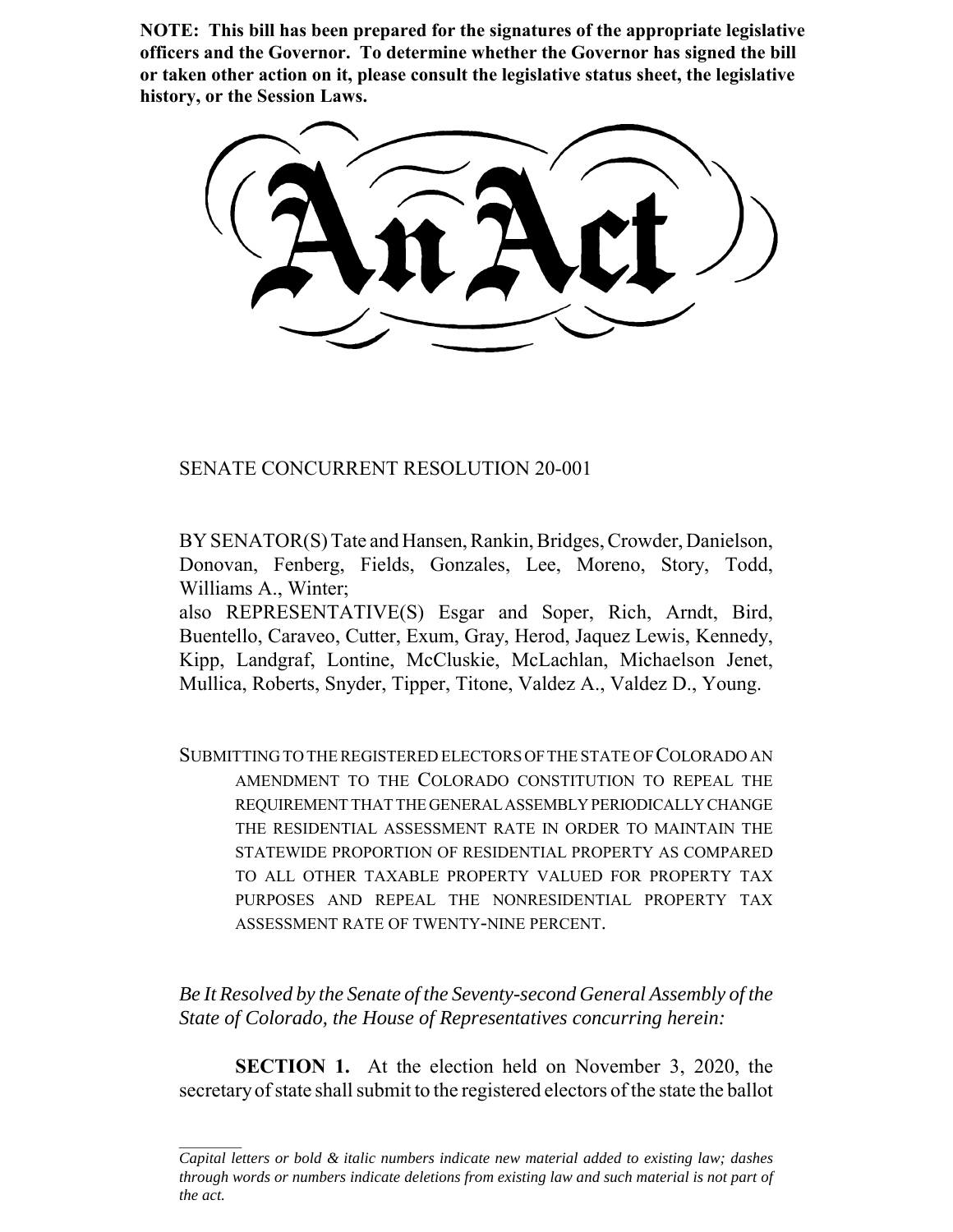title set forth in section 2 for the following amendment to the state constitution:

In the constitution of the state of Colorado, section 3 of article X, **amend** (1)(b) as follows:

**Section 3. Uniform taxation - exemptions.** (1) (b) Residential real property, which shall include all residential dwelling units and the land, as defined by law, on which such units are located, and mobile home parks, but shall not include hotels and motels, shall be valued for assessment. at twenty-one percent of its actual value. For the property tax year commencing January 1, 1985, the general assembly shall determine the percentage of the aggregate statewide valuation for assessment which is attributable to residential real property. For each subsequent year, the general assembly shall again determine the percentage of the aggregate statewide valuation for assessment which is attributable to each class of taxable property, after adding in the increased valuation for assessment attributable to new construction and to increased volume of mineral and oil and gas production. For each year in which there is a change in the level of value used in determining actual value, the general assembly shall adjust the ratio of valuation for assessment for residential real property which is set forth in this paragraph (b) as is necessary to insure that the percentage of the aggregate statewide valuation for assessment which is attributable to residential real property shall remain the same as it was in the year immediately preceding the year in which such change occurs. Such adjusted ratio shall be the ratio of valuation for assessment for residential real property for those years for which such new level of value is used. In determining the adjustment to be made in the ratio of valuation for assessment for residential real property, the aggregate statewide valuation for assessment that is attributable to residential real property shall be calculated as if the full actual value of all owner-occupied primary residences that are partially exempt from taxation pursuant to section 3.5 of this article was subject to taxation. All other taxable property shall be valued for assessment. at twenty-nine percent of its actual value. However, The valuation for assessment for producing mines, as defined by law, and lands or leaseholds producing oil or gas, as defined by law, shall be a portion of the actual annual or actual average annual production therefrom, based upon the value of the unprocessed material, according to procedures prescribed by law for different types of minerals. Non-producing unpatented mining claims, which are possessory interests in real property by virtue of

## PAGE 2-SENATE CONCURRENT RESOLUTION 20-001